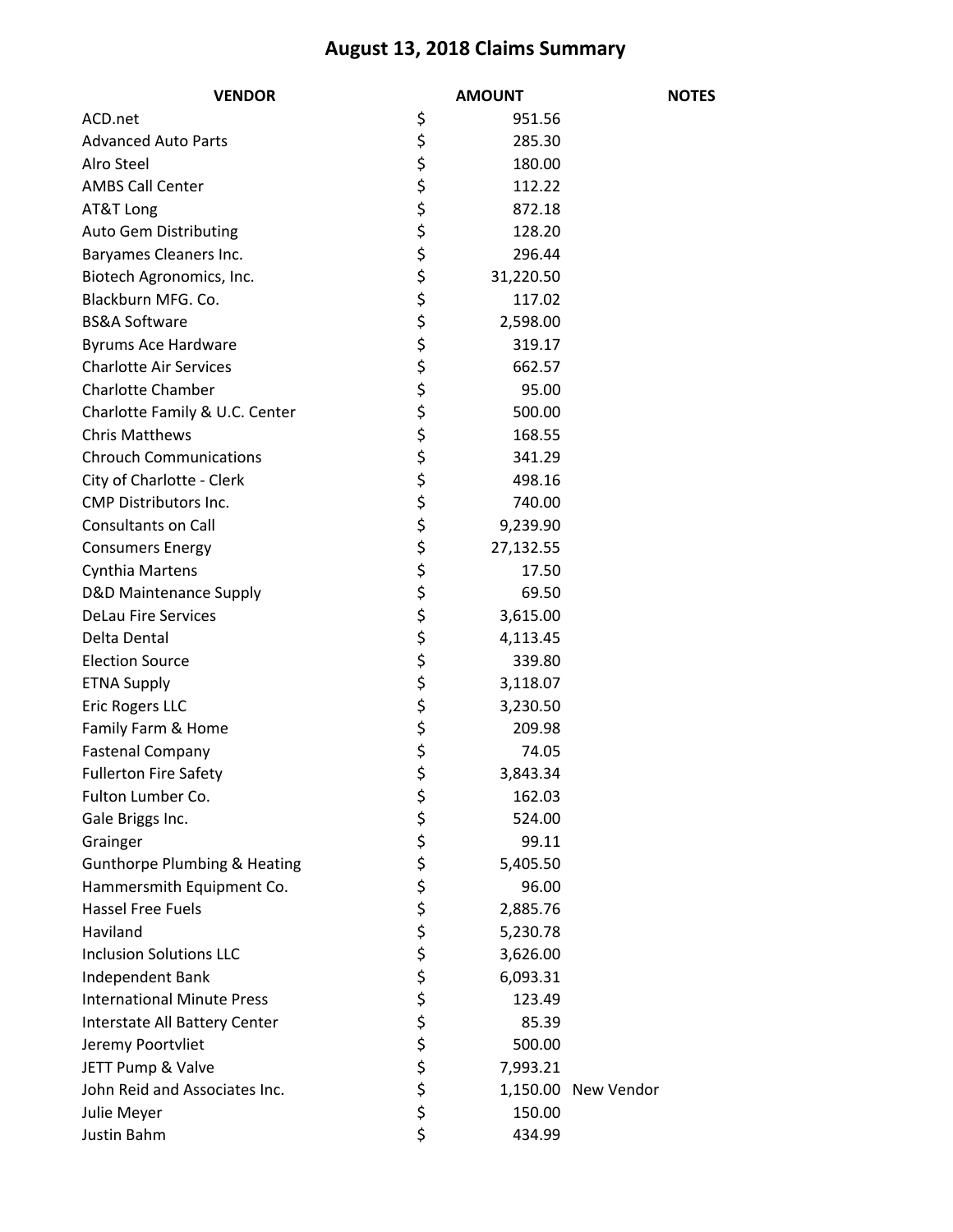## **August 13, 2018 Claims Summary**

| Kimberly Curran                    | \$       | 17.50      |                     |
|------------------------------------|----------|------------|---------------------|
| Konica Business Centers            | \$       | 381.93     |                     |
| Krum Pump & Equipment Co.          | \$       | 111.72     |                     |
| Lansing Uniform                    |          | 1,171.65   |                     |
| Lawn Tech                          | \$<br>\$ | 750.00     |                     |
| Lea's Auto Body                    |          | 298.73     |                     |
| Lynn Peavey Company                | \$\$\$   | 41.00      |                     |
| McGinty, Hitch et al               |          | 11,842.49  |                     |
| Michigan Company, Inc.             | \$       | 477.60     |                     |
| <b>Michigan Election Resources</b> |          | 522.97     |                     |
| Michigan Police Equipment          | \$\$\$\$ | 3,824.00   |                     |
| Mikayla Densmore                   |          | 960.41     |                     |
| <b>MWEA</b>                        |          | 140.00     |                     |
| Nalco Crossbow Water               |          | 386.34     |                     |
| NCL of Wisconsin, Inc.             |          | 2,042.83   |                     |
| Neopost USA Inc.                   |          | 280.00     |                     |
| O'Reilly Auto Parts                |          | 65.92      |                     |
| Overhead Door Co.                  |          | 719.45     |                     |
| Pace Analytical Services           |          | 225.00     |                     |
| People Facts LLC                   | ぐぐぐぐ     | 59.85      |                     |
| Prein & Newhof                     | \$       | 35,442.60  |                     |
| <b>Professional Maintenance</b>    |          | 1,243.00   |                     |
| <b>Psych Appraisal Associates</b>  |          | 400.00     |                     |
| Quill                              |          | 1,111.45   |                     |
| Randy Jewell                       | やなみな     | 3,058.00   |                     |
| Rebecca Kendall                    |          | 17.50      |                     |
| Rehmann Robson                     |          | 15,618.26  |                     |
| Rieth-Riley Construction Co.       |          | 681.10     |                     |
| <b>Robert Phillips</b>             | \$\$\$   | 17.50      |                     |
| Rotary Club of Charlotte           |          | 243.75     |                     |
| ROWE PSC                           | \$       | 5,300.00   |                     |
| <b>SCI Floor Covering</b>          | \$       |            | 4,987.43 New Vendor |
| Shred-It-USA                       | \$       | 123.58     |                     |
| <b>Sparrow Occupational Health</b> | \$       | 259.00     |                     |
| <b>Spartan Motors</b>              |          | 61.98      |                     |
| Standard Life Insurance Co.        |          | 1,213.20   |                     |
| State of Michigan                  |          | 20.00      |                     |
| Superfleet Mastercard Program      | ちゃかな     | 2,896.39   |                     |
| TCI, Inc.                          |          | 680,863.82 |                     |
| The County Journal                 |          | 659.48     |                     |
| The Parts Place                    | ちゃかな     | 40.49      |                     |
| <b>Todd Cotter</b>                 |          | 833.33     |                     |
| Tractor Supply Co.                 |          | 96.95      |                     |
| <b>Transnation Title Agency</b>    |          | 79.40      |                     |
| Trees 'N' Scapes                   |          | 3,702.75   |                     |
| <b>TruGreen</b>                    | \$<br>\$ | 36.95      |                     |
| <b>USA Bluebook</b>                | \$       | 457.18     |                     |
|                                    |          |            |                     |